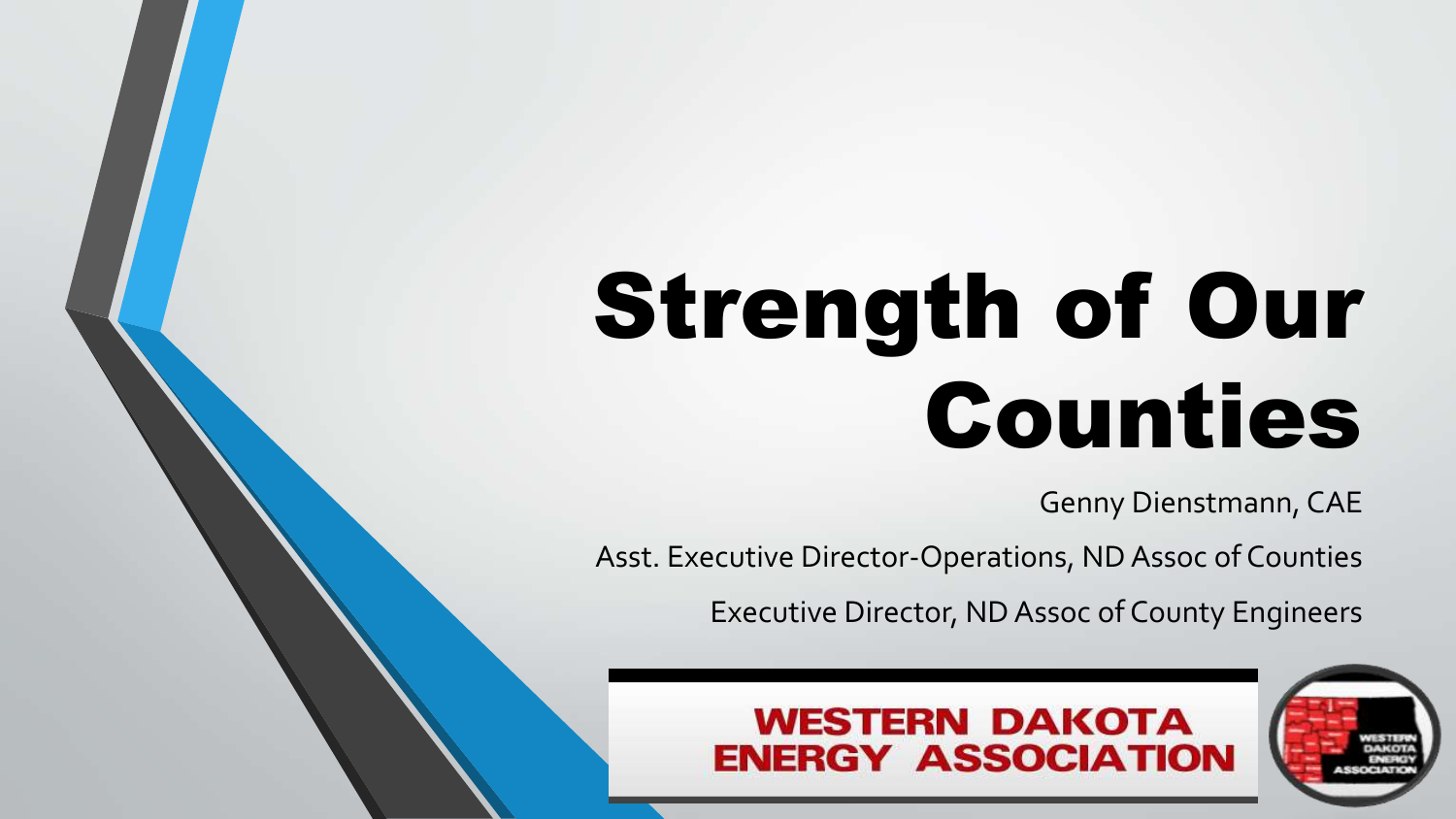# Importance of Partnerships

- Association of Counties has strong partnerships with County Member Associations (MAMA's)
- Serve as Executive Director of ND Association of County Engineers and represent 53 county road departments across the state
- Work together during legislative session
	- Oversee annual conference and work with NDACE Board on annual priorities

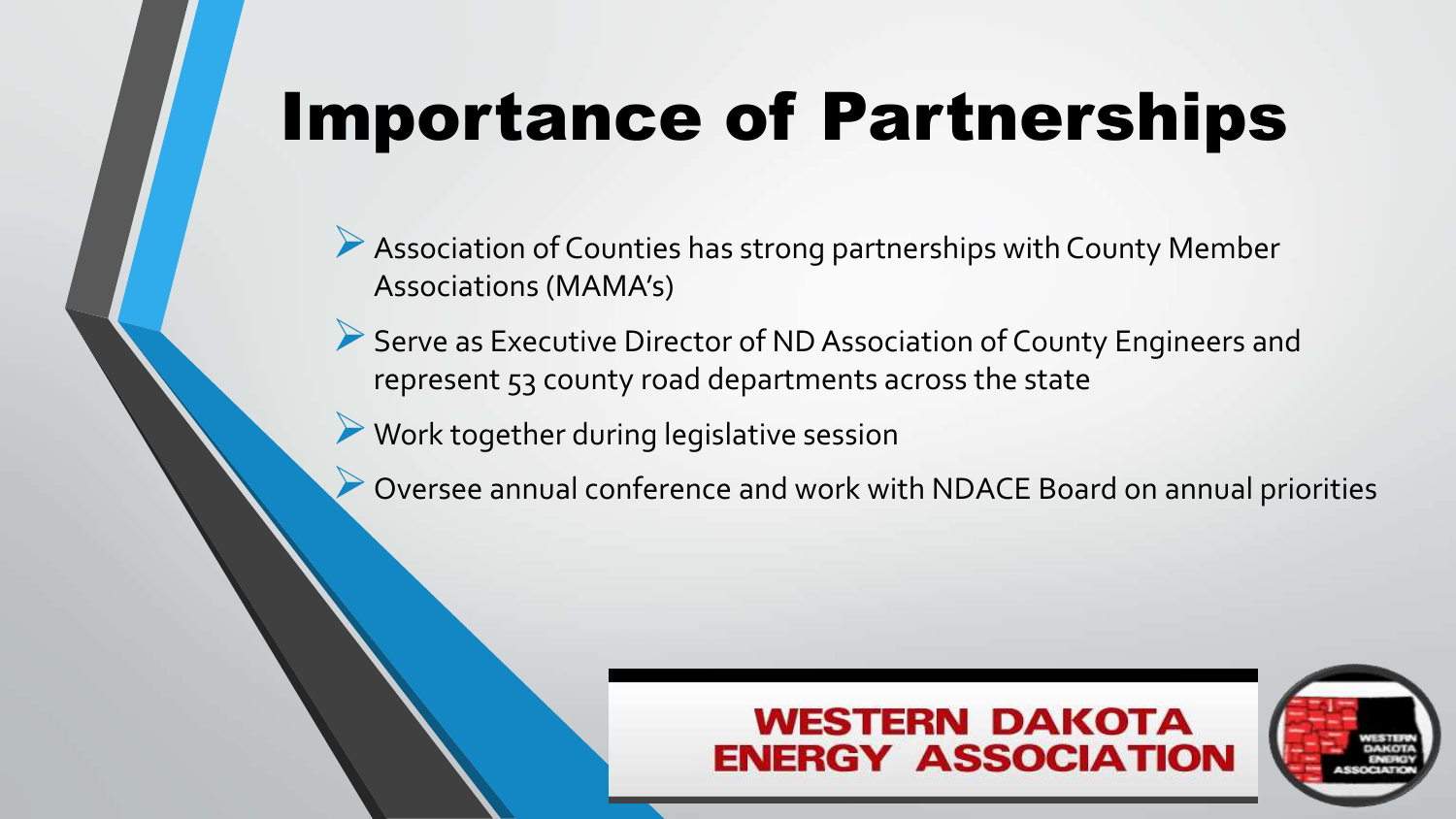# Importance of Partnerships

- Partner with NDLTAP to provide training opportunities crucial to our road departments
- GRIT update county data for Needs Study
	- Addition of Construction Layer
	- One stop shop for all road/infrastructure data
- WDEA and NDACo work together in number of areas

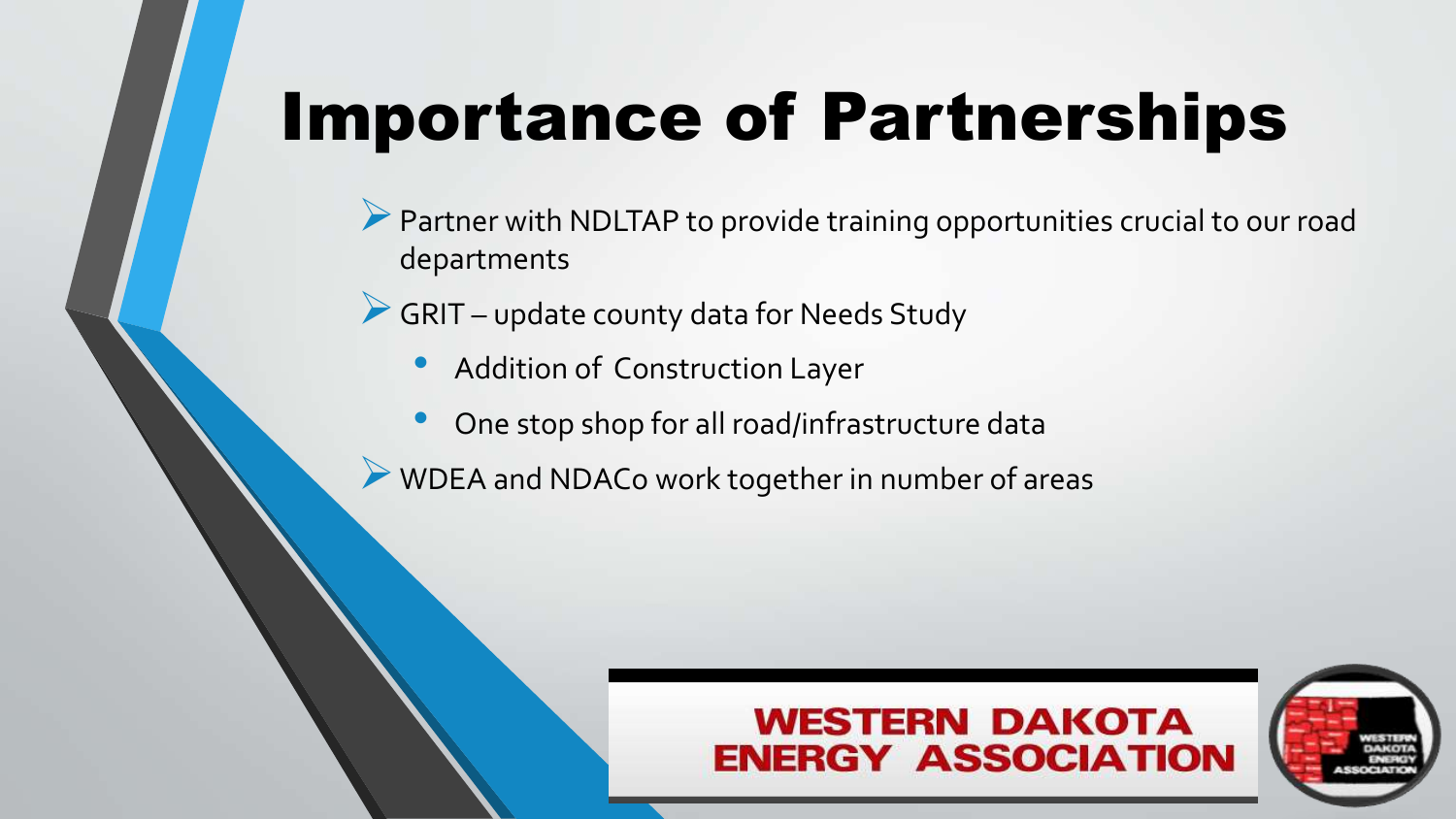# Water Issues Statewide

NDDES has been working closely with political subdivisions across the state regarding water/flood issues

- <sup>2</sup> 3 Ingredients for a Spring Flood
	- Soil Saturation
	- Snow Water Equivalent (Not all snow is created equal)
	- Thaw Conditions



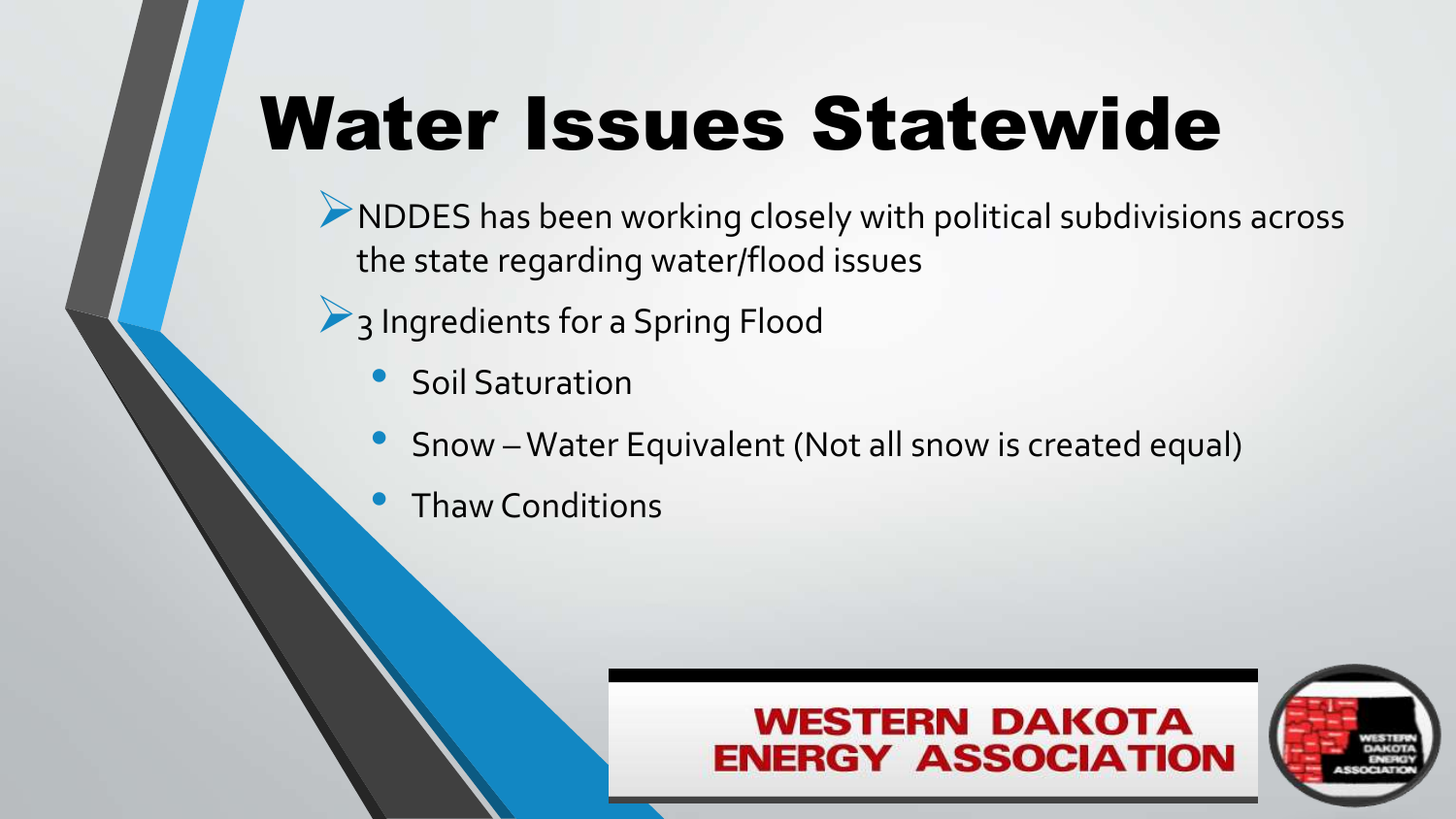## Soil Moisture



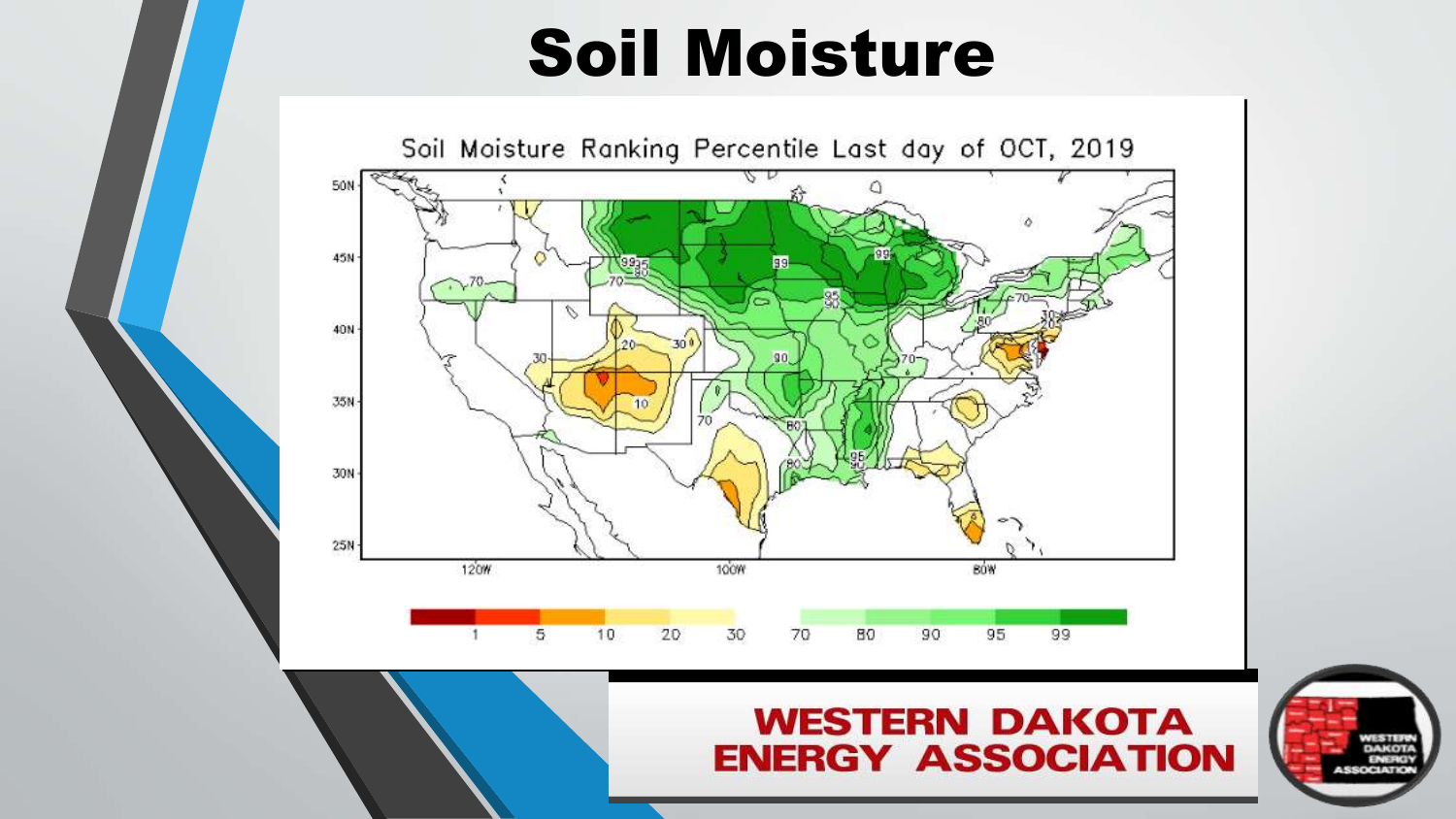### Winter Outlook





#### **WESTERN DAKOTA ENERGY ASSOCIATION**

WESTER **DAKOTA** 

**ENERGY ASSOCIATION**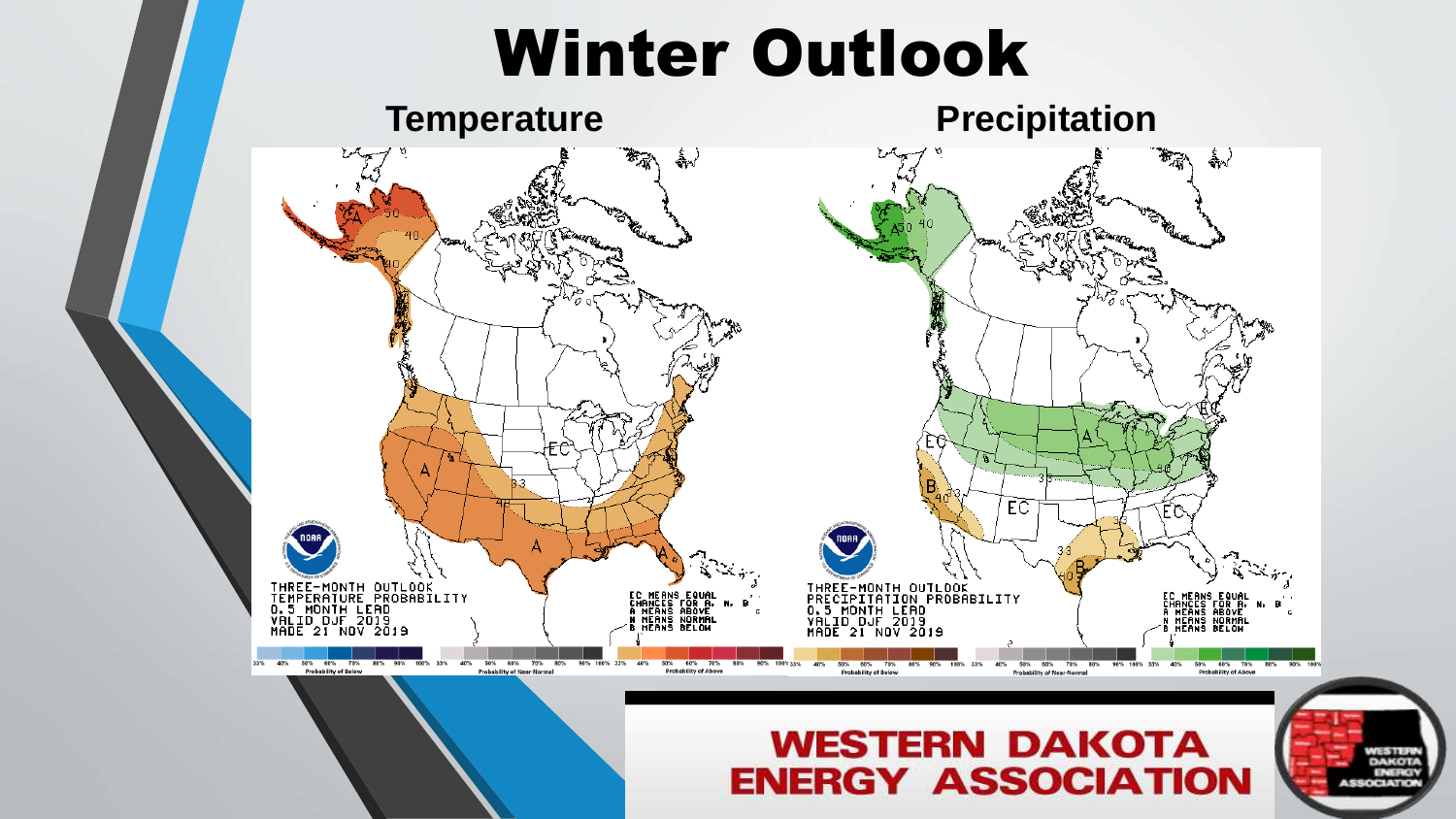# ND Transportation Coalition

- New statewide coalition representing those with a direct interest in transportation for the specific purpose of enhancing ND transportation
- General Membership must be membership organization with regional or statewide representation with an annual budget of at least \$10,000
	- Terry Traynor, Executive Director, ND Assoc of Counties
	- Other stakeholders include NDLC, GNDC, AGC, Farmer's Union, Farm Burea
- Associate Membership is offered for those who do no qualify as a general member.
	- Take part in all coalition discussions but may not vote

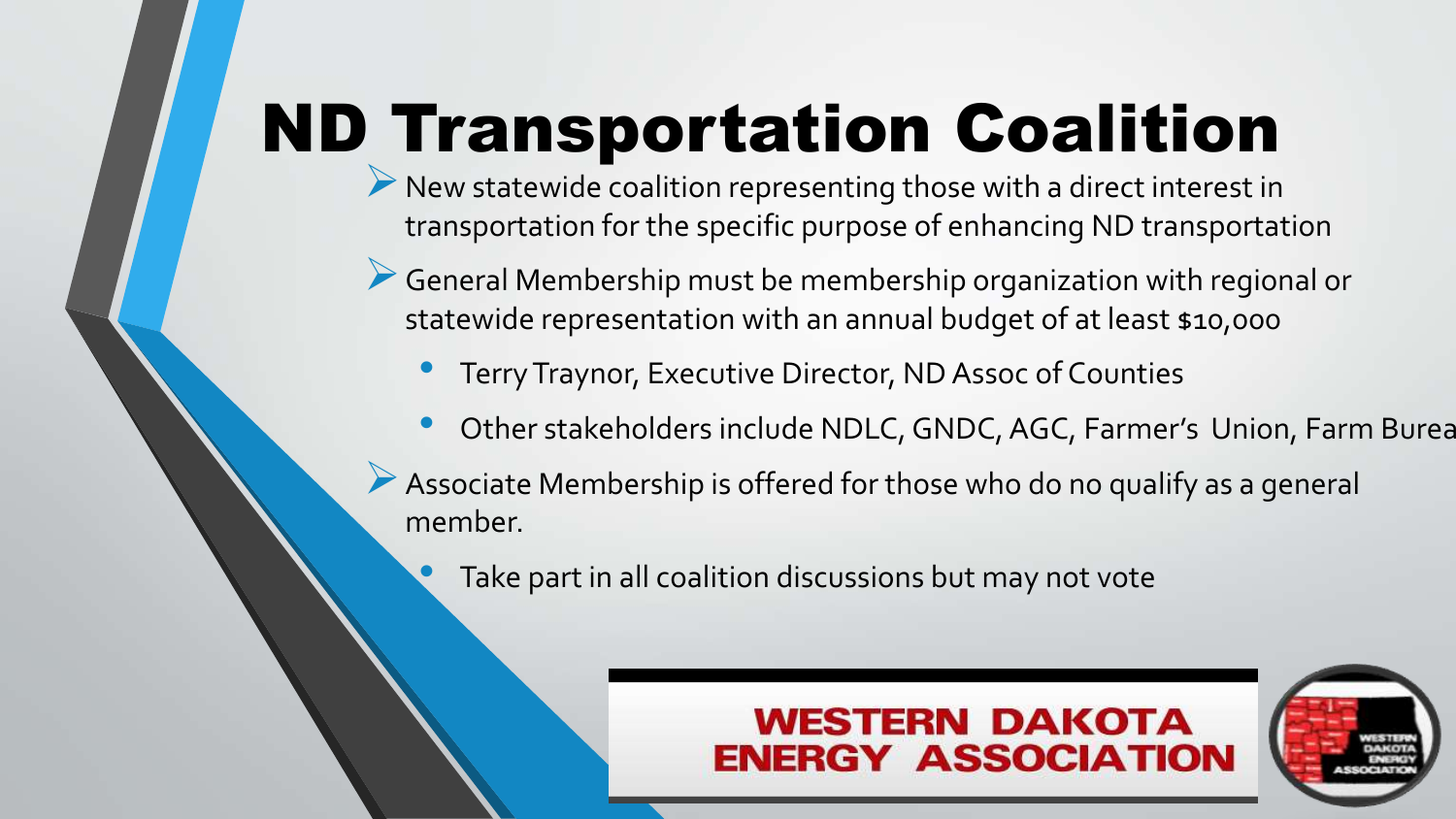# ND Transportation Forum

**First ND Transportation Forum hosted by GNDC** 

• May 13, 2020 in Bismarck at Ramkota Hotel (9a – 5p)

Statewide meeting open to all entities interested in transportation

Online Agenda and Online Registration is open at the ND Chamber website: [www.ndchamber.com](http://www.ndchamger.com/)